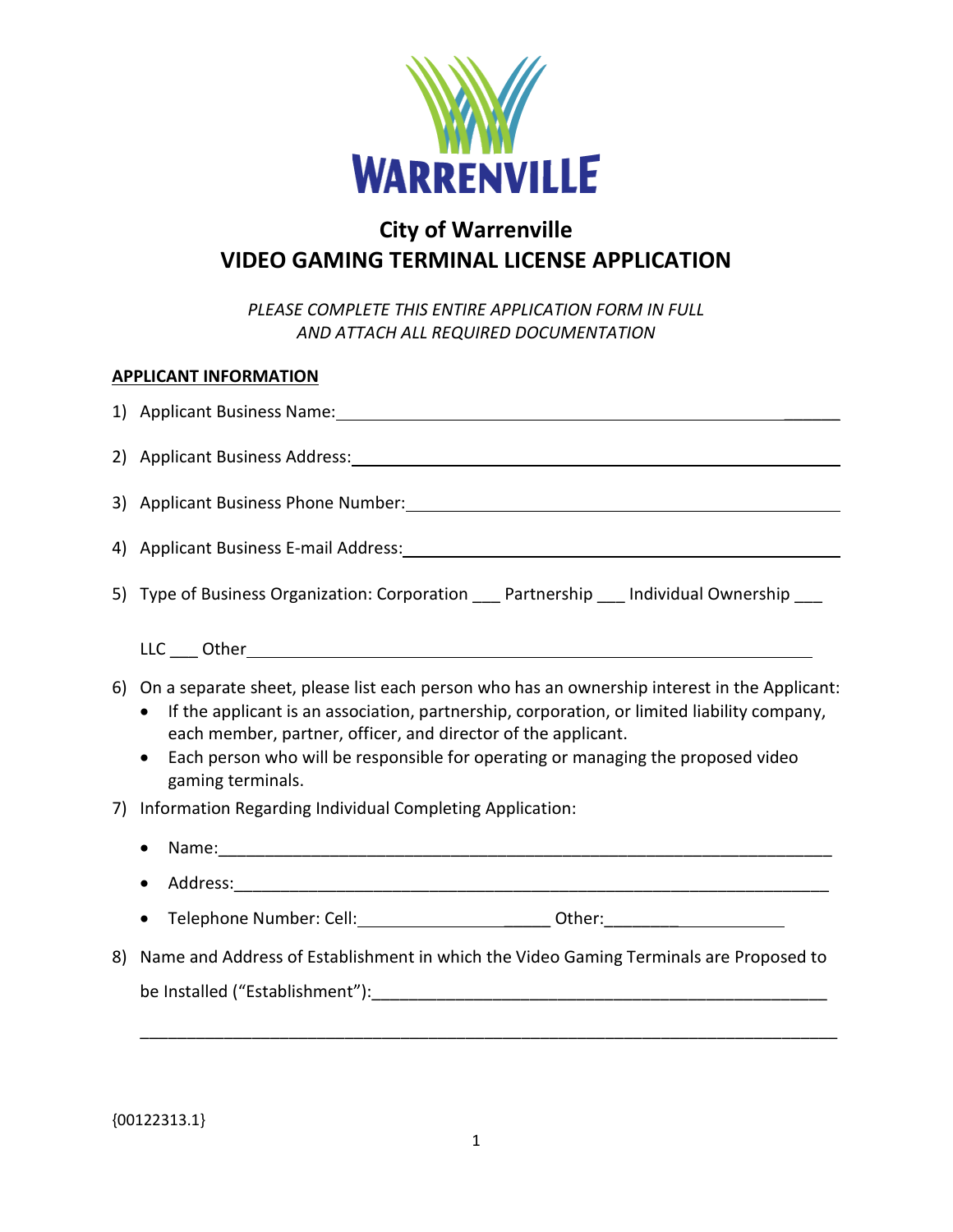

9) Has the Applicant or any of its associates, partners, officers, directors, managers, employees, or workers been convicted of a violation of any of the provisions of the City Code or any other State or local statue, ordinance or rule regulating the operation of video gaming terminals?

\_\_\_\_\_\_\_\_\_\_\_\_\_\_\_\_\_\_\_\_\_\_\_\_\_\_\_\_\_\_\_\_\_\_\_\_\_\_\_\_\_\_\_\_\_\_\_\_\_\_\_\_\_\_\_\_\_\_\_\_\_\_\_\_\_\_\_\_\_\_\_\_\_\_\_

\_\_\_\_\_\_\_\_\_\_\_\_\_\_\_\_\_\_\_\_\_\_\_\_\_\_\_\_\_\_\_\_\_\_\_\_\_\_\_\_\_\_\_\_\_\_\_\_\_\_\_\_\_\_\_\_\_\_\_\_\_\_\_\_\_\_\_\_\_\_\_\_\_\_\_

Check: YES or NO

If YES, explain:

#### **VIDEO GAMING TERMINALS**

A maximum of six video gaming terminals are permitted. Please provide the Illinois Gaming Board VGT Tag Numbers for each of the video gaming terminals proposed to be located at the Establishment:

|                | <b>Illinois Gaming Board VGT Tag No.</b> |
|----------------|------------------------------------------|
|                |                                          |
| $\overline{2}$ |                                          |
| 3              |                                          |
| Δ              |                                          |
| 5              |                                          |
| 6              |                                          |

## **APPLICATION MATERIALS REQUIRED**

Each of the following documents must submitted together in order for the applicant to proceed and for permits to be issued:

- 1. A Class V Video Gaming Supplemental Liquor License issued by the City of Warrenville.
- 2. A complete Video Gaming Terminal License Application.
- 3. The Video Gaming Terminal License Fee (\$1,000 Per Terminal)
- 4. A photocopy of the Applicant's Video Gaming Terminal Operator License issued by the Illinois Gaming Board pursuant to the Illinois Video Gaming Act, 230 ILCS 40/1 *et seq*.
- 5. A site plan showing the proposed location of the proposed video gaming terminals at the Establishment.

{00122313.1}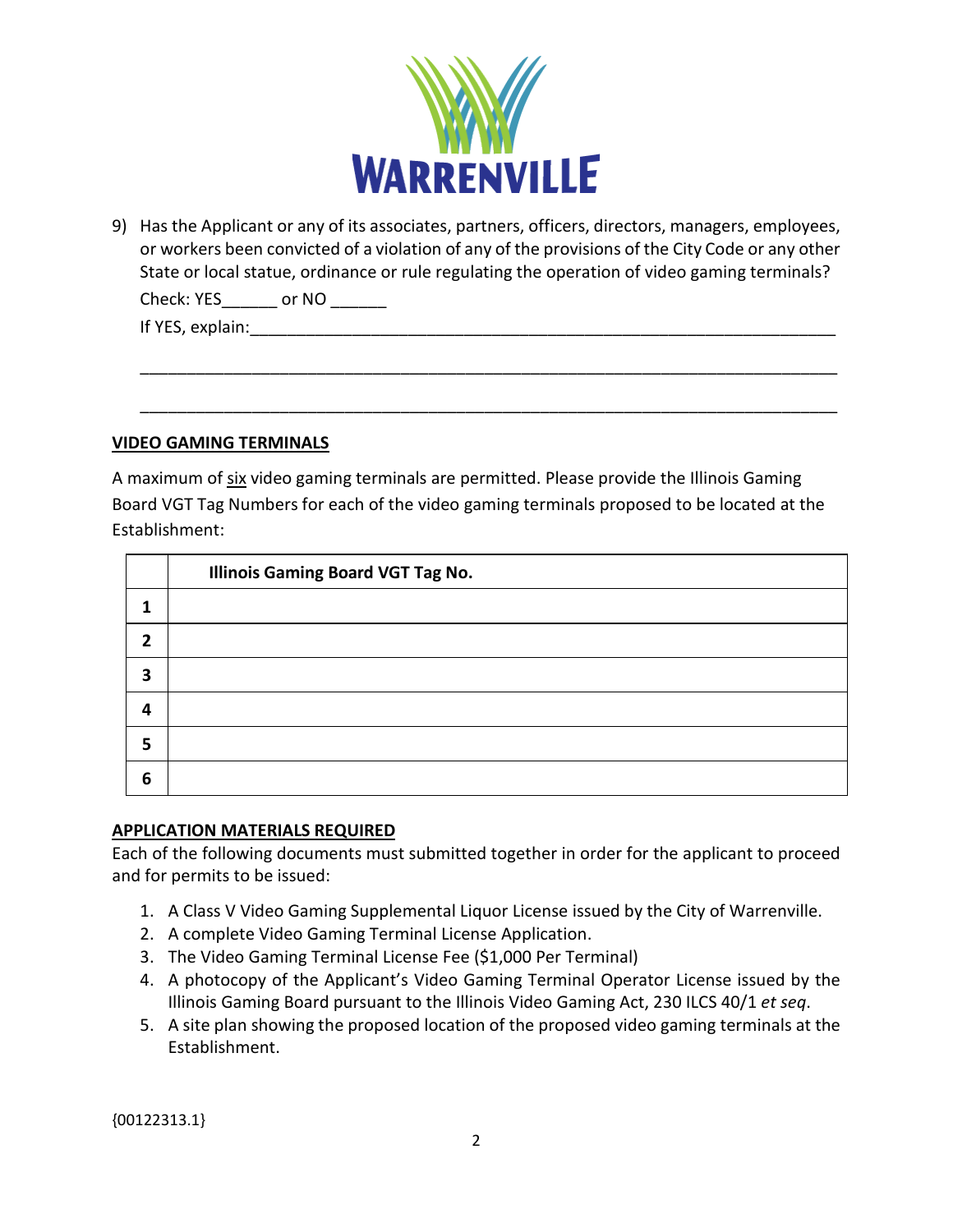

Additional materials or exhibits may be attached to this application if necessary or helpful in the review of the application.

#### **APPLICANT ACKNOWLEDGMENTS AND AFFIRMATIONS**

By execution of this application in the space provided below, the undersigned, on behalf of the Applicant, does hereby certify, acknowledge, agree and affirm to the City of Warrenville that:

- 1. The execution and submission of this Application by the undersigned has been duly authorized by the Applicant.
- 2. All statements contained in this Application and all attachments and supporting documents are true, correct and complete.
- 3. I (We) understand and will at all times comply with the following Video Gaming Terminal License regulations:
	- Display of Licenses: The following licenses must be clearly displayed in the Establishment at all times:
		- o The State-issued video gaming terminal operator license; and
		- o A valid City-issued Video Gaming Terminal License.
	- The video gaming terminals located in the Establishment must correspond in quantity and State issued tag number to the quantity and tag numbers listed on the Video Gaming Terminal License.
	- Compliance with City Ordinances, State and Federal Laws: The licensee and all licensed video gaming terminals must fully comply with all applicable City ordinances, federal and State laws and regulations, including the Illinois Video Gaming Act, 230 ILCS 40/1 et seq., as amended, and all rules, regulations, and restrictions imposed by the Illinois Gaming Board.
	- Notification of State License Revocation or Suspension: Licensee must immediately notify the Finance Director in the event the Illinois Gaming Board revokes or suspends the licensed terminal operator's video gaming license.

[SIGNATURE AND ACKNOWLEDGEMENT ON FOLLOWING PAGE]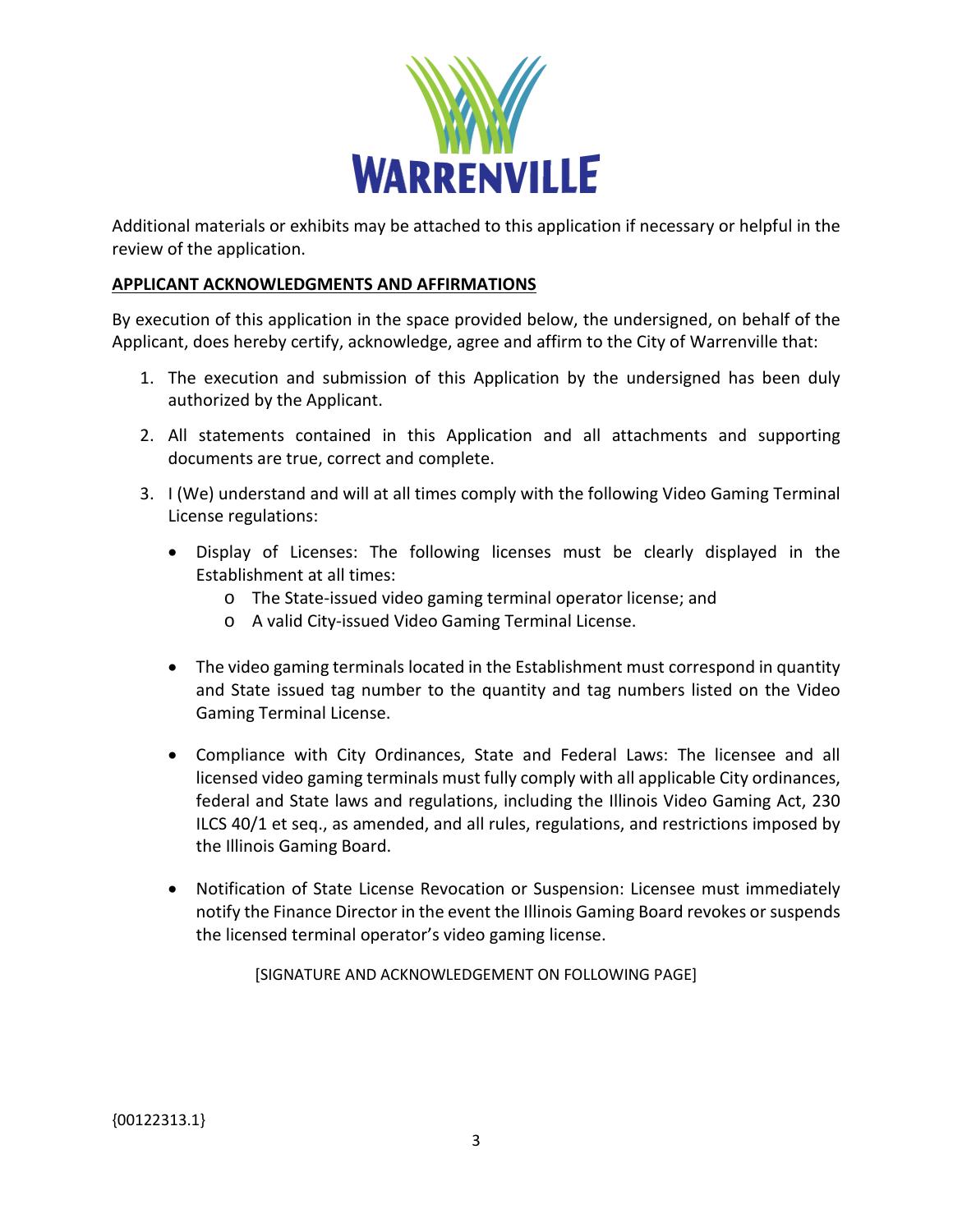

## **Signature of Video Gaming Terminal License Applicant**

| Dated this      | day of | 202 |
|-----------------|--------|-----|
| Print Name:     |        |     |
| Position/Title: |        |     |
| Signature:      |        |     |

{00122313.1}